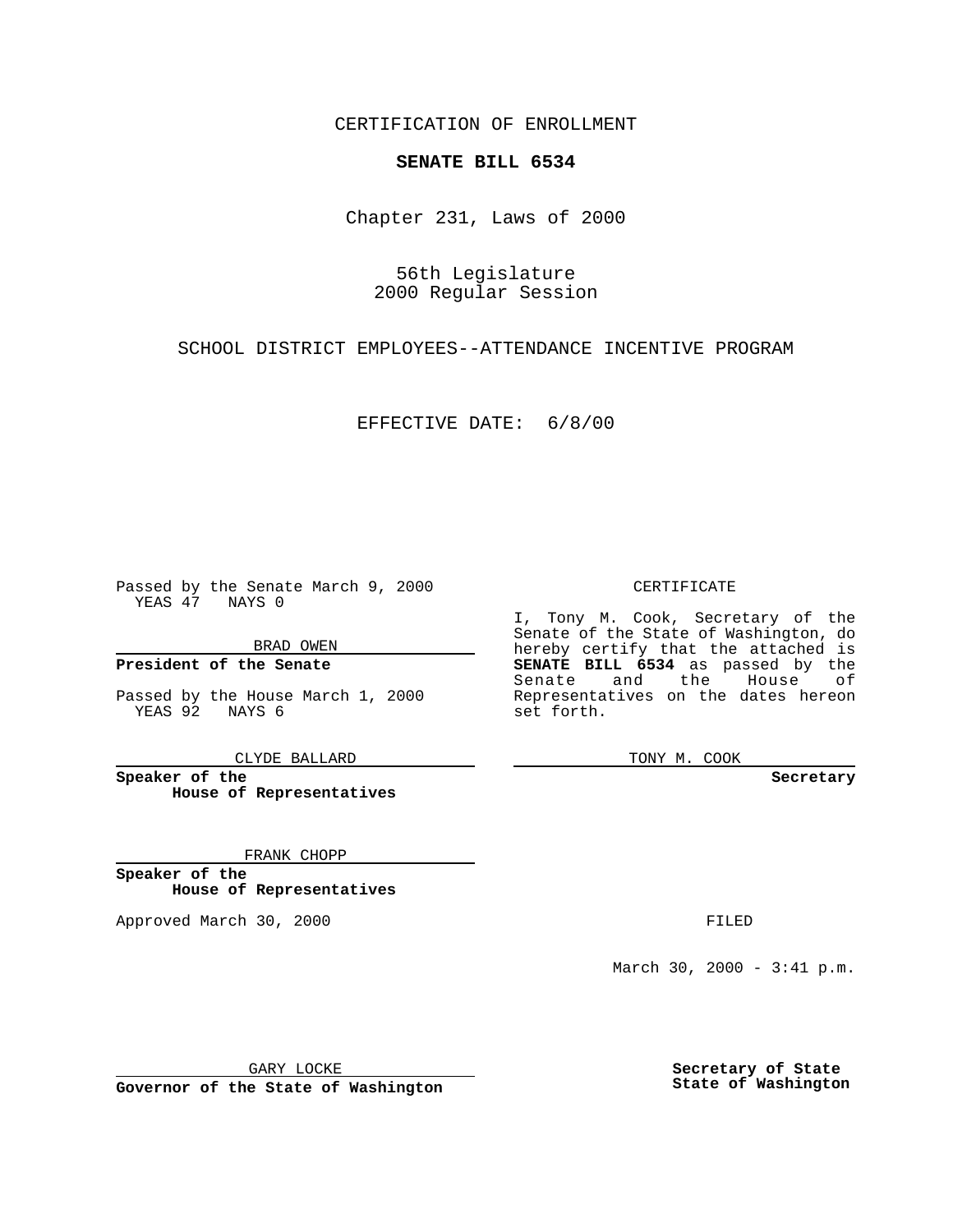## **SENATE BILL 6534** \_\_\_\_\_\_\_\_\_\_\_\_\_\_\_\_\_\_\_\_\_\_\_\_\_\_\_\_\_\_\_\_\_\_\_\_\_\_\_\_\_\_\_\_\_\_\_

\_\_\_\_\_\_\_\_\_\_\_\_\_\_\_\_\_\_\_\_\_\_\_\_\_\_\_\_\_\_\_\_\_\_\_\_\_\_\_\_\_\_\_\_\_\_\_

## AS AMENDED BY THE HOUSE

Passed Legislature - 2000 Regular Session

## **State of Washington 56th Legislature 2000 Regular Session**

**By** Senators Bauer, Winsley, Long, Franklin, Honeyford, Fairley, Haugen, Rasmussen, Jacobsen, McAuliffe, Goings, Patterson, Eide, Kohl-Welles, Stevens, B. Sheldon, Gardner and Spanel; by request of Joint Committee on Pension Policy

Read first time 01/18/2000. Referred to Committee on Ways & Means.

 AN ACT Relating to the employee attendance incentive program; and amending RCW 28A.400.210.

BE IT ENACTED BY THE LEGISLATURE OF THE STATE OF WASHINGTON:

 **Sec. 1.** RCW 28A.400.210 and 1997 c 13 s 9 are each amended to read as follows:

 Every school district board of directors may, in accordance with chapters 41.56 and 41.59 RCW, establish an attendance incentive program for all certificated and classified employees in the following manner, including covering persons who were employed during the 1982-'83 school year:

 (1) In January of the year following any year in which a minimum of sixty days of leave for illness or injury is accrued, and each January thereafter, any eligible employee may exercise an option to receive remuneration for unused leave for illness or injury accumulated in the previous year at a rate equal to one day's monetary compensation of the employee for each four full days of accrued leave for illness or injury in excess of sixty days. Leave for illness or injury for which compensation has been received shall be deducted from accrued leave for illness or injury at the rate of four days for every one day's monetary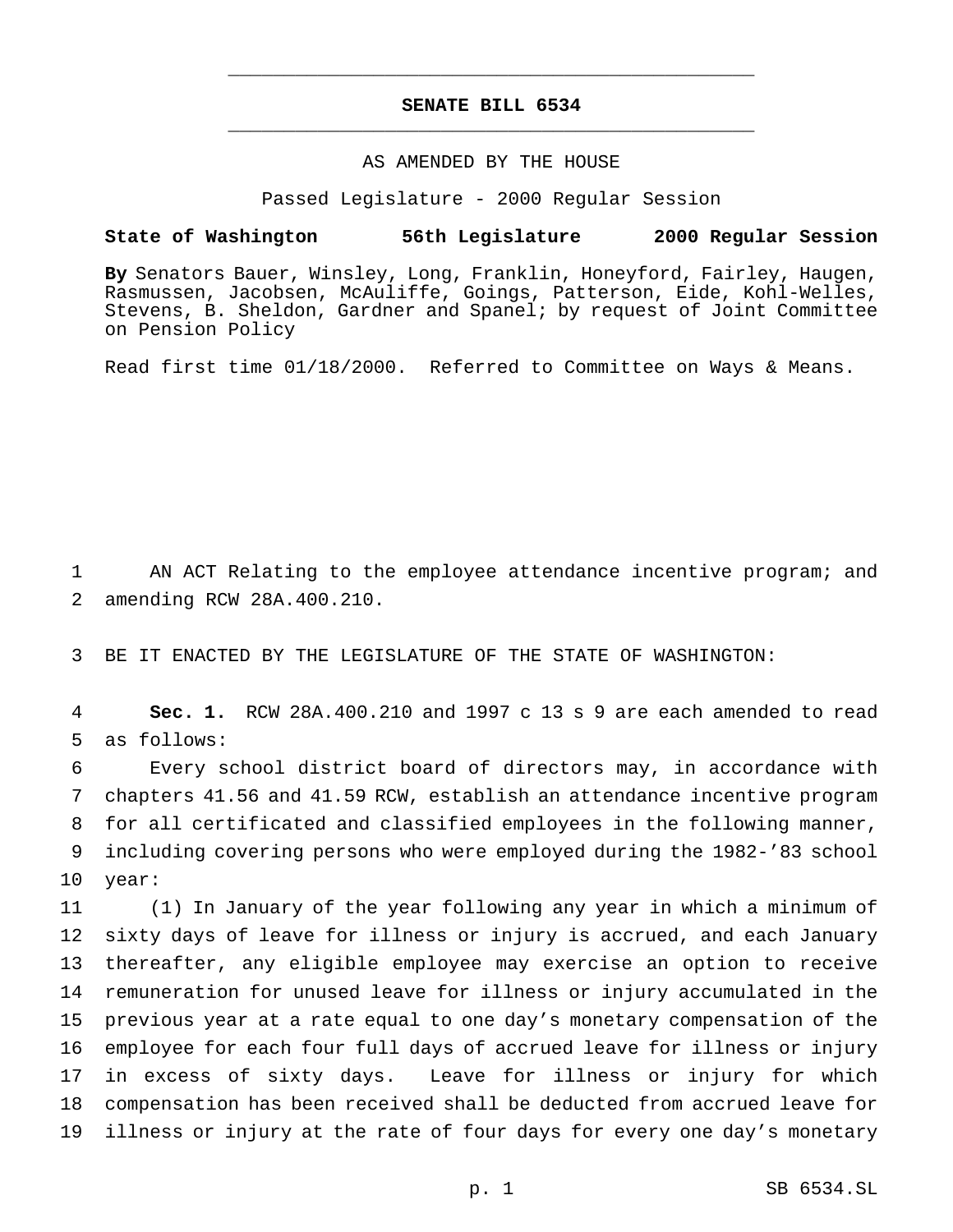compensation. No employee may receive compensation under this section for any portion of leave for illness or injury accumulated at a rate in excess of one day per month.

 (2) Except as provided in RCW 28A.400.212, at the time of 5 separation from school district employment ((due to retirement or death)) an eligible employee or the employee's estate shall receive remuneration at a rate equal to one day's current monetary compensation of the employee for each four full days accrued leave for illness or injury. For purposes of this subsection, "eligible employee" means (a) 10 employees who separate from employment due to retirement or death; (b) 11 employees who separate from employment and who are at least age fifty-12 five and have at least ten years of service under the teachers' retirement system plan 3 as defined in RCW 41.32.010(40), or under the Washington school employees' retirement system plan 3 as defined in RCW 15 41.35.010(31); or (c) employees who separate from employment and who 16 are at least age fifty-five and have at least fifteen years of service under the teachers' retirement system plan 2 as defined in RCW 18 41.32.010(39), under the Washington school employees' retirement system plan 2 as defined in RCW 41.35.010(30), or under the public employees' retirement system plan 2 as defined in RCW 41.40.010(34).

 (3) In lieu of remuneration for unused leave for illness or injury as provided in subsections (1) and (2) of this section, a school district board of directors may, with equivalent funds, provide eligible employees a benefit plan that provides reimbursement for medical expenses. Any benefit plan adopted after July 28, 1991, shall require, as a condition of participation under the plan, that the employee sign an agreement with the district to hold the district harmless should the United States government find that the district or the employee is in debt to the United States as a result of the employee not paying income taxes due on the equivalent funds placed into the plan, or as a result of the district not withholding or deducting any tax, assessment, or other payment on such funds as required under federal law.

 Moneys or benefits received under this section shall not be included for the purposes of computing a retirement allowance under any public retirement system in this state.

 The superintendent of public instruction in its administration hereof, shall promulgate uniform rules and regulations to carry out the purposes of this section.